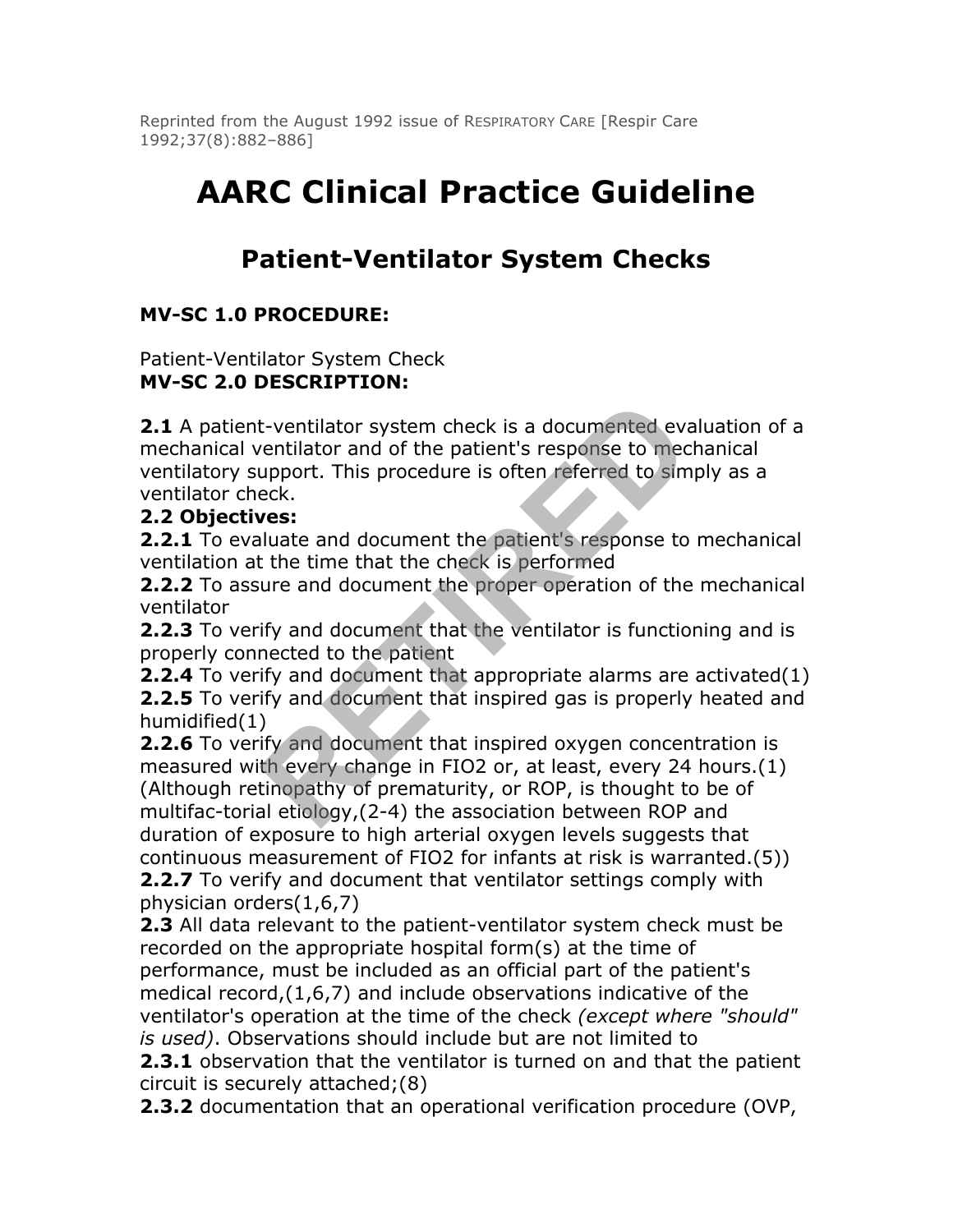as described in the appropriate department's policy and procedure manual) was performed prior to or at the time that the ventilator was first applied to the patient;(1)

**2.3.2.1** An OVP may be accomplished manually by occluding the patient connection and observing airway pressure rise on a pressure monitor or may be a self-test performed by the ventilator to assure proper internal function.

**2.3.2.2** OVP should be performed at the bedside just prior to connection to the patient after the patient circuit has been changed or disassembled for any reason.

**2.3.3** documentation that an alarm for airway disconnection is functional and is properly set;

Patient-Ventilator System Check documentation of measured FDO2 (fractional concentration of oxygen delivered) with an appropriately calibrated analyzer;

**2.3.5** documentation of measured inspired gas temperature, if applicable;

**2.4** Patient-ventilator system checks must include patient information and observations indicative of the ventilator's settings at the time of the check. Internation of oxygen delivered) with an approachmentration of measurementation of oxygen delivered) with an approachmentation of measured inspired gas temperature<br>ventilator system checks must include patient<br>ventilator s

*Observations should include but are not limited to*

**2.4.1** Patient name

**2.4.2** Patient hospital number

**2.4.3** Diagnosis

**2.4.4** Endotracheal or tracheostomy tube size and position

**2.4.5** Documentation of time of last patient circuit change

**2.4.6** Date of patient-ventilator system check

**2.4.7** Time of patient-ventilator system check

**2.4.8** Current ventilator settings

**2.4.8.1** FDO2 set and humidifier temperature setting (when applicable)

**2.4.8.2** Mode of ventilation

**2.4.8.3** Set ventilator frequency

**2.4.8.4** Peak, mean, and baseline airway pressures and presence of auto-PEEP (if applicable)

**2.4.8.5** Set peak inspiratory pressure limit and pressure support level, if applicable

**2.4.8.6** Set tidal volume (if applicable)\

**2.4.8.7** Delivered tidal volume (measured or calculated)

**2.4.8.8** Set sigh variables (if appli-cable)

**2.4.8.9** Set minute ventilation (if applicable)

**2.4.8.10** Set minimum mandatory minute ventilation (if applicable)

**2.4.8.11** Set inspiratory flowrate and waveform (if applicable)

**2.4.8.12** Set continuous flowrate (for IMV mode, if applicable)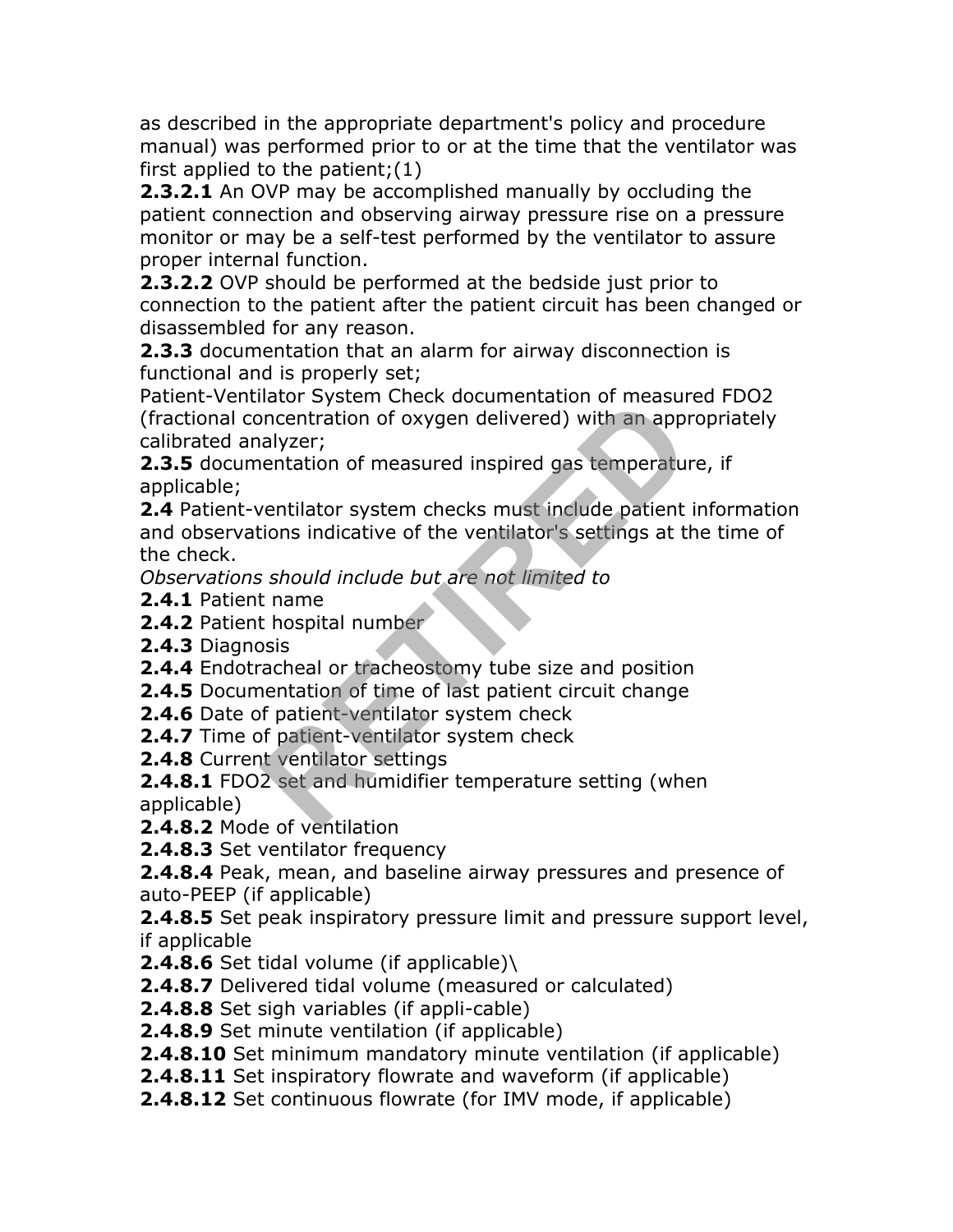**2.4.8.13** Set I-E ratio, percent inspiration, or inspiratory and expiratory times

**2.4.8.14** Set sensitivity threshold (if applicable)

**2.4.9** Documentation of alarm settings and activation of appropriate alarms

**2.4.10** A description of any instance of equipment failure

**2.4.11** Signature of person performing patient-ventilator system check (including credentials) or initials (depending on state law and/or hospital policy)

**2.5** Documentation of order from physician (or other authorized person) for mechanical ventilator settings--orders *should include at least one and preferably both of the following:*

**2.5.1** Desired range for PaCO2, PtcCO2, and/or desired range for PaO2, SpO2, PtcO2, or SaO2;

**2.5.2** Ventilator variables to initiate or manipulate in order to achieve desired blood gas results (eg, mode, tidal volume, airway pressures, ventilatory frequency, or FDO2).

**2.6** Patient-ventilator system checks must include, in brief narrative form, clinical observations indicative of the patient's response to mechanical ventilation at the time of the check.*Clinical observations should include but are not limited to an evaluation of* a range for racoz, recoz, and/or desired ra<br>PtcO2, or SaO2;<br>there variables to initiate or manipulate in order<br>d gas results (eg, mode, tidal volume, airway requency, or FDO2).<br>ventilator system checks must include, in bri

**2.6.1** breath sounds;

**2.6.2** spontaneous respiratory rate, volume, and pattern;

**2.6.3** chest motion;

**2.6.4** pallor, skin color;

**2.6.5** patient's level of consciousness or remarks;

**2.6.6** endotracheal-tube cuff pressure and apparent stability and position of the tube

**2.6.7** secretions;

**2.6.8** condition of ancillary equipment (eg, chest tube apparatus and manual resusci-tator);

**2.6.9** results of bedside pulmonary function evaluations;

**2.6.10** untoward effects of disconnection from ventilator during bedside procedures;

**2.6.11** documentation of oxygenation and ventilation status (eg, arterial blood gas results, exhaled PCO2 measurements, and transcutaneous saturation or transcutan-eous blood gas measurements).

**2.6.12** documentation of patient-ventilator synchrony during assisted or supported breaths

#### **MV-SC 3.0 SETTINGS:**

This guideline pertains to the in-hospital critical care setting. **MV-SC 4.0 INDICATIONS:**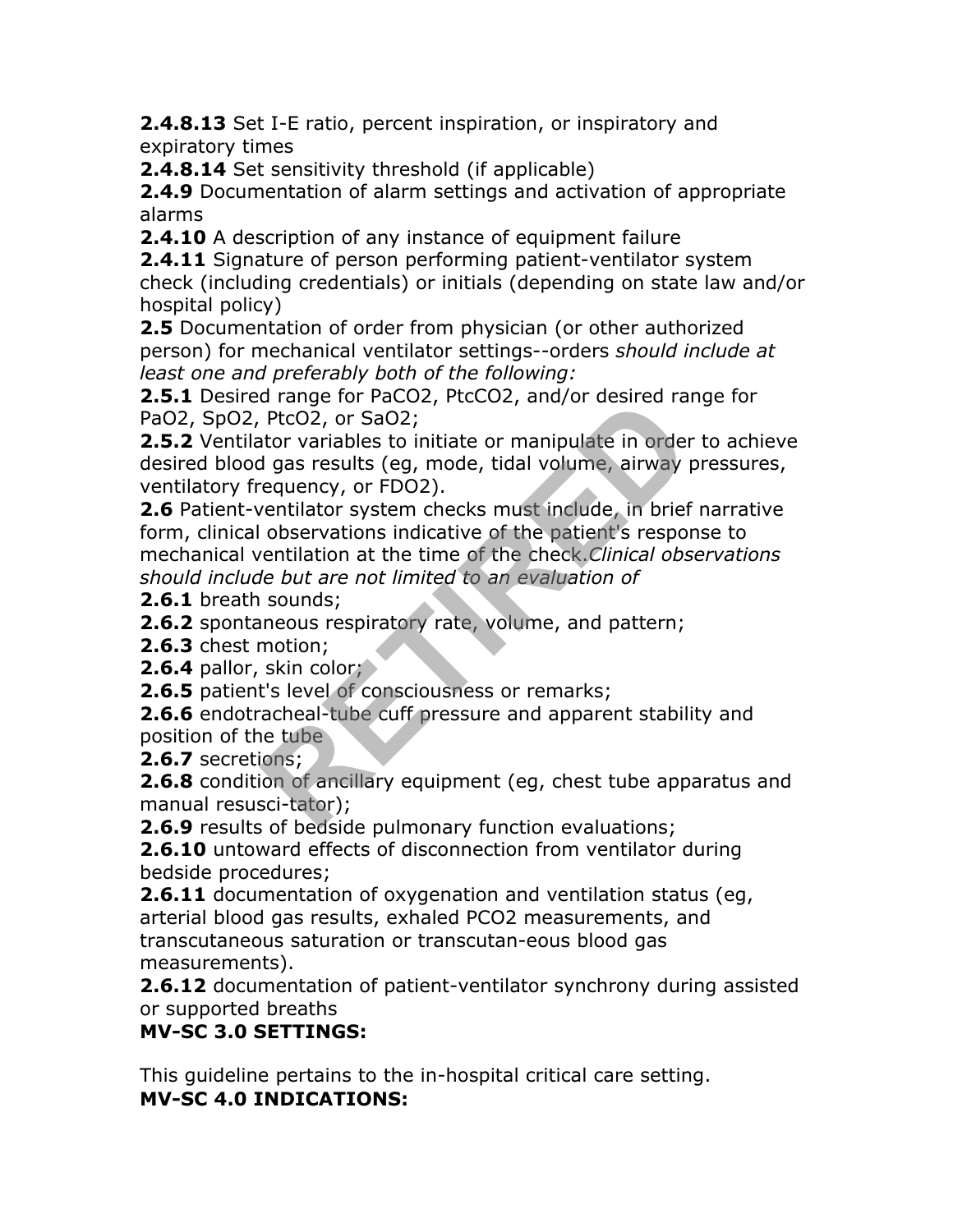A patient-ventilator system check must be performed on a scheduled basis (which is institution- specific) for any patient requiring mechanical ventilation for life support. In addition, a check should be performed

**4.1** prior to obtaining blood samples for analysis of blood gases and pH;

**4.2** prior to obtaining hemodynamic or bedside pulmonary function data;

**4.3** following any change in ventilator settings;

**4.4** as soon as possible following an acute deterioration of the patient's condition (this may or may not be heralded by a violation of ventilator-alarm thresholds);

**4.5** any time that ventilator performance is questionable.(9) **MV-SC 5.0 CONTRAINDICATIONS:**

There are no absolute contraindications to perfor-mance of a patientventilator system check. If disruption of PEEP or FDO2 results in hypoxemia, bradycardia, or hypotension, portions of the check requiring disconnection of the patient from the ventilator may be contraindicated.(10,11) **EXAMPLEATIONS:**<br> **RETAINDICATIONS:**<br> **RETAINDICATIONS:**<br> **RETAINMONTATIONS:**<br> **RETAINMONTATIONS:**<br> **RETAINMONTATIONS:**<br> **RETAINMONTATIONS:**<br> **RETAINMONTATIONS:**<br> **RETAINMONTATIONS:**<br> **RETAINMONTATIONS:**<br> **RETAINMONTATIONS** 

### **MV-SC 6.0 HAZARDS/COMPLICATIONS:**

**6.1** Disconnecting the patient from the ventila-tor during a patientventilator system check may result in hypoventilation, hypoxemia, brady-cardia, and/or hypotension.(10,11)

**6.2** Prior to disconnection, preoxygenation and hyperventilation may minimize these complications.(12-19)

**6.3** When disconnected from the patient, some ventilators generate a high flow through the patient circuit that may aerosolize contaminated condensate, putting both the patient and clini-cian at risk for nosocomial infection.(20)

#### **MV-SC 7.0 LIMITATIONS OF PROCEDURE/ VALIDATION OF RESULTS:**

Measurements of volumes and inspired oxygen concentration are affected by the accuracy and reproducibility of the monitoring instruments.

**7.1** Volume monitoring devices should be cali-brated at regular intervals. Volume monitoring accuracy should be  $\pm 10\%$  of the measured volume.(21)

**7.2** Oxygen analyzers should be calibrated at regular intervals. Oxygen analyzer accuracy should be ±3% of actual concentration.

#### **MV-SC 8.0 ASSESSMENT OF NEED:**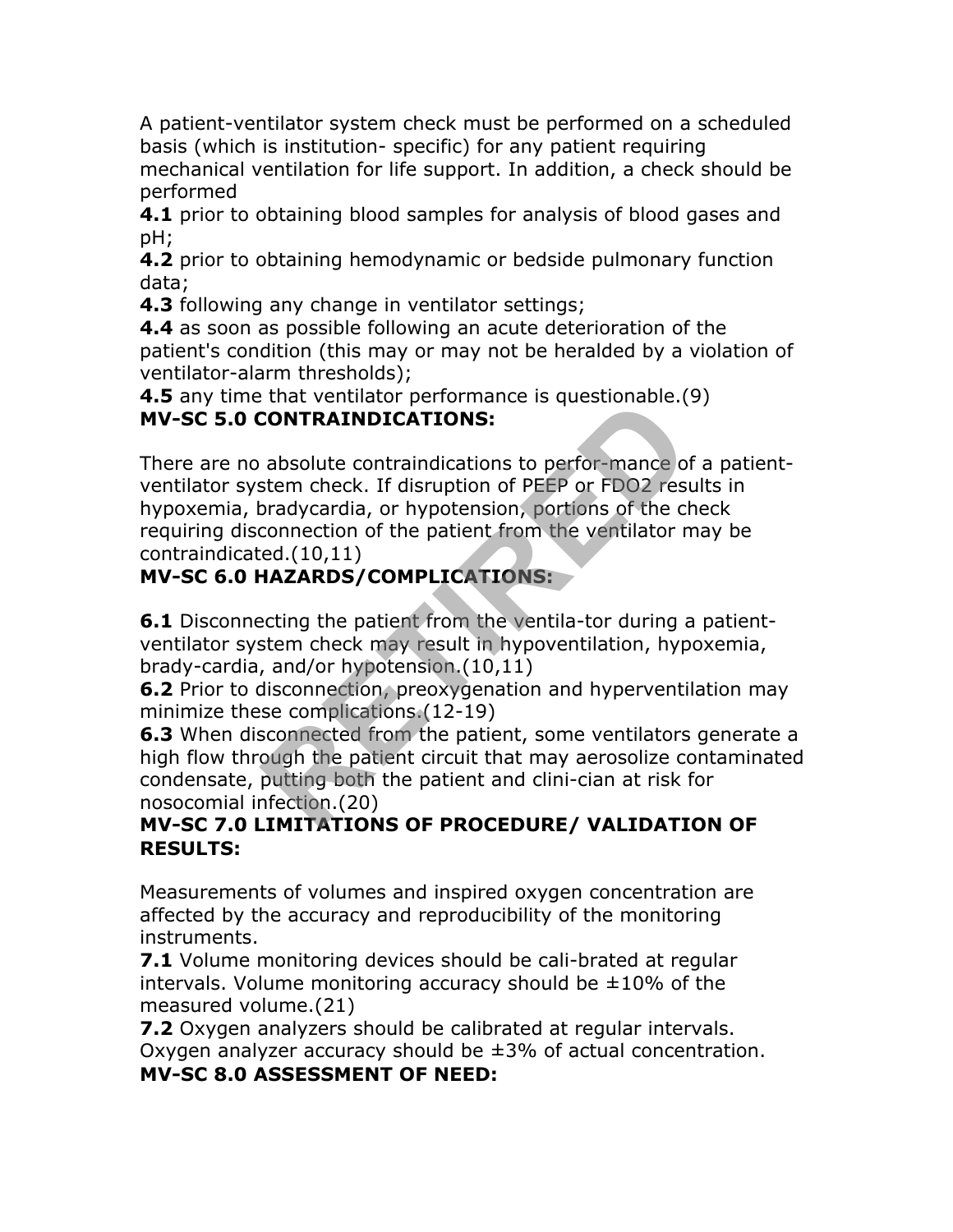Because of the complexity of mechanical ventilators and the large number of factors that can adversely affect patient-ventilator interaction, routine checks of patient-ventilator system perfor-mance are mandatory.

#### **MV-SC 9.0 ASSESSMENT OF OUTCOME:**

Routine patient-ventilator system checks should prevent untoward incidents, warn of impending events, and assure that proper ventilator settings, according to physician's order, are maintained.

#### **MV-SC 10.0 RESOURCES:**

**10.1 Equipment:** Appropriate equipment should be available to perform the patient-ventilator system check. *Such equipment should include but is not limited to*

**10.1.1** stethoscope;

**10.1.2** oxygen analyzer;

**10.1.3** volume monitor (if applicable);

**10.1.4** pressure monitor (if applicable);

10.1.5 supplies necessary for observing Universal Precautions.(21)

**10.2 Personnel:** Mechanical ventilation is a complex task that requires the caregiver to understand the technical components of the ventilator, the pathophysiology of the respiratory system, and patientventilator interaction. Persons performing checks should hold a recognized and relevant credential (eg, CRTT, RRT, RN), should be trained in and have demon-strated ability in parameter ventalists and limited to<br>
s not limited to<br>
exorpe;<br>
en analyzer;<br>
en analyzer;<br>
here monitor (if applicable);<br>
lies necessary for observing Universal Precaut<br> **numel:** Mechanical ventilation is a complex task<br>

**10.2.1** the technical setup and operation of the mechanical ventilator;

**10.2.2** cardiopulmonary physiology and pathophysiology;

**10.2.3** interpretation of the results of arterial blood gas analysis;

**10.2.4** assessment of patient need for and adverse reaction to the procedure;

**10.2.5** appropriate response to adverse reactions;

**10.2.6** application of Universal Precautions.

### **MV-SC 11.0 MONITORING:**

In order to assure that patient-ventilator system checks are being performed according to these guidelines, an indicator should be created to monitor this activity as part of the appropriate department's quality improvement program. *Specific criteria for the indicator should include at least items 2.4 and 12.0 of this guideline.*

#### **MV-SC 12.0 FREQUENCY:**

A patient-ventilator system check should be performed at regularly scheduled intervals and

**12.1** following any change in ventilator settings;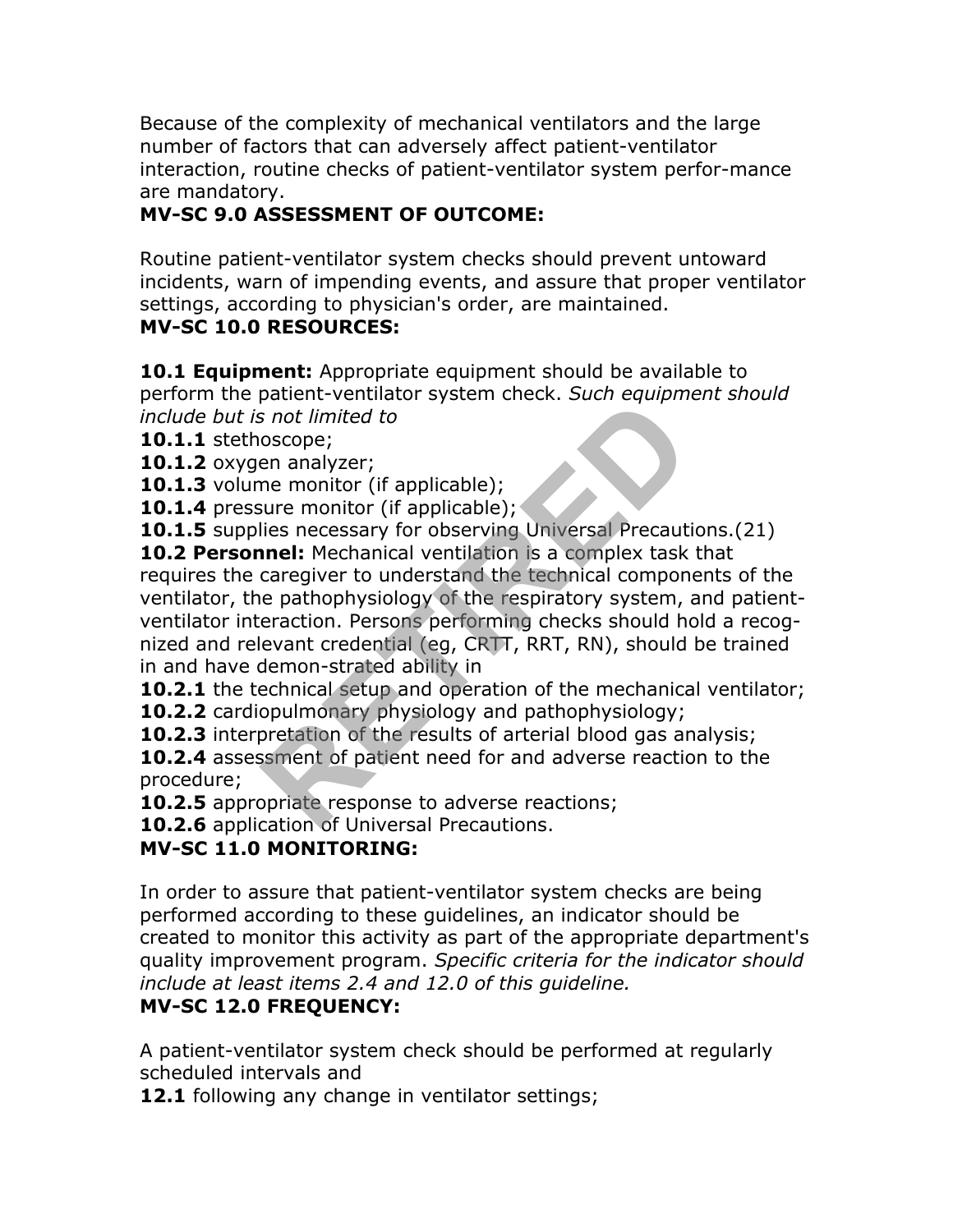**12.2** prior to obtaining blood gas samples;

**12.3** prior to obtaining hemodynamic or pulmonary function data;

**12.4** as soon as possible following an acute deterioration of the patient's condition, partic-ularly when this occurs after violation of a ventilator alarm threshold.

### **MV-SC 13.0 INFECTION CONTROL ISSUES:**

**13.1** Condensation from the patient circuit should be considered infectious waste and disposed of according to hospital policy. **13.2** The patient circuit should be changed at regular scheduled intervals according to hospital policy.

**13.3** Universal Precautions should be observed during the patientventilator system check.(22)

#### *Mechanical Ventilation Guidelines Committee:*

*Richard D Branson RRT,* Chairman, Cincinnati OH *Robert S Campbell RRT,* Cincinnati OH *Robert L Chatburn RRT,* Cleveland OH *Jack Covington RRT,* San Francisco CA

#### **REFERENCES**

- 1. Joint Commission for Accreditation of Health Care Organizations. Standard RP.4 and RP.5. In: Accreditation manual for hospitals. Euless TX: JCAHO, 1991:237-238.
- 2. Flynn JT, Bancalari E, Bawol R, Goldberg R, Cassady J, Schiffman J, et al. Retinopathy of prematurity: a randomized, prospective trial of transcutaneous oxygen monitoring. Opthalmology 1987;94:630-638. **Ventilation Guidelines Committee:**<br>
anson RRT, Chairman, Cincinnati OH Robert S<br>
ati OH Robert L Chatburn RRT, Cleveland OH .<br>
RT, San Francisco CA<br> **S**<br>
S<br>
commission for Accreditation of Health Care Or<br>
rd RP.4 and RP.5
- 3. Bancalari E, Flynn J, Goldberg TN, Bawol R, Cassady J, Schiffman J, et al. Influence of transcutaneous oxygen monitoring on the incidence of retinopathy of prematurity. Pediatrics 1987;79:663- 669.
- 4. Phelps DL. Retinopathy of prematurity (editorial). N Engl J Med 1992;326:1078-1080.
- 5. Flynn JT, Bancalari E, Snyder ES, Goldberg RN, Feuer W, Cassady J, et al. A cohort study of transcutaneous oxygen tension and the incidence and severity of retinopathy of prematurity. N Engl J Med 1992;326:1050-1054.
- 6. Pierson DJ. What constitutes an order for mechanical ventilation, and who should give it? Respir Care (in press).
- 7. AARC-ARCF Consensus Conference. Consensus Statement on Mechanical Ventilators. Respir Care (in press).
- 8. Accidental breathing circuit disconnections in the critical care setting. HHS publication No. FDA 90-4233. From: FDA, HFZ-240, Rockville MD 20857.
- 9. Center for Devices and Radiological Health. A summary of the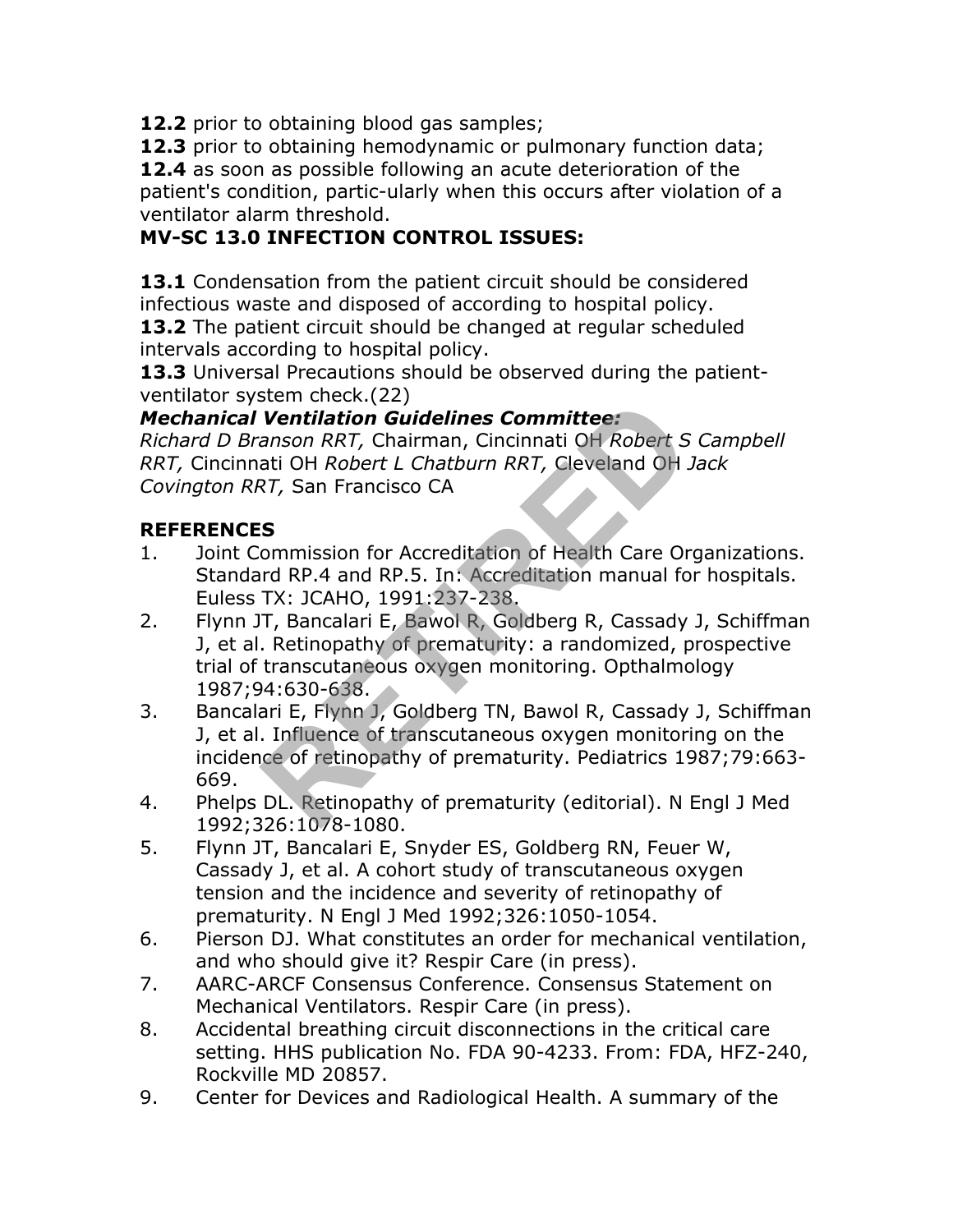device user facitlity reporting requirements of the Safe Medical Devices Act of 1990 (public law 101-629). Rockville MD: Center for Devices and Radiological Health, 1990.

- 10. DeCampo T, Civetta JM. The effect of short term discontinuation of high-level PEEP in patients with acute respiratory failure. Crit Care Med 1979;7:47-49.
- 11. Kirby RR, Downs JB, Civetta JM, Modell JH, Dannemiller FJ, Klein EF, et al. High level positive end expiratory pressure (PEEP) in acute respiratory insufficiency. Chest 1975;67:156-163.
- 12. Craig KC, Benson MS, Pierson DJ. Prevention of arterial oxygen desaturation during closed-airway endotracheal tube suctioning: effect of ventilator mode. Respir Care 1984;29:1013-1018.
- 13. Kelly RE, Yao FSF, Artusio JF Jr. Prevention of suction-induced hypoxemia by simultaneous oxygen insufflation. Crit Care Med 1987;15:874-875.
- 14. Baker PO, Baker JP, Koen PA. Endotracheal suctioning techniques in hypoxemic patients. Respir Care 1983;28: 1563- 1568.
- 15. Benson MS, Pierson DJ. Ventilator washout volume: a consideration in endotracheal suction preoxygenation. Respir Care 1979;24:832-835.
- 16. Fell T, Cheney FW. Prevention of hypoxia during endotracheal suction. Ann Surg 1971;174:24-28.
- 17. Brown SE, Stansbury DW, Merrill EJ, Linden GS, Light RW, et al. Prevention of suctioning-related arterial oxygen desaturation: comparison of off-ventilator and on-ventilator suctioning. Chest 1983;83:621-627. E, Tao F51, Artusio 31 31: Frevention of succion<br>
Fig. 5:874-875.<br>
PO, Baker JP, Koen PA. Endotracheal suctioning<br>
ques in hypoxemic patients. Respir Care 1983;<br>
NMS, Pierson DJ. Ventilator washout volume:<br>
pration in endo
- 18. Urban BJ, Weitzner SW. Avoidance of hypoxemia during endotracheal suction. Anesthesiology 1969;31:473-475.
- 19. Berman IR, Stahl WM. Prevention of hypoxic complications during endotracheal suction. Surgery 1968;63:586-587.
- 20. Craven DE, Steger KA. Pathogenesis and prevention of nosocomial pneumonia in the mechanically ventilated patient. Respir Care 1989;34:85-97.
- 21. American Society for Testing and Materials. Standard specification for ventilators intended for medical use in critical care. ASTM F-29.03.01. Philadelphia: Am Soc Testing & Materials.
- 22. Centers for Disease Control. Update: Universal Precautions for prevention of transmission of human immunodeficiency virus, hepatitis B virus, and other blood-borne pathogens in health care settings. MMWR 1988; 37:377-388.

#### **ADDITIONAL BIBLIOGRAPHY**

Salyer JW, Chatburn RL. Patterns of practice in neonatal and pediatric respiratory care. Respir Care 1990;35(9):879-888.